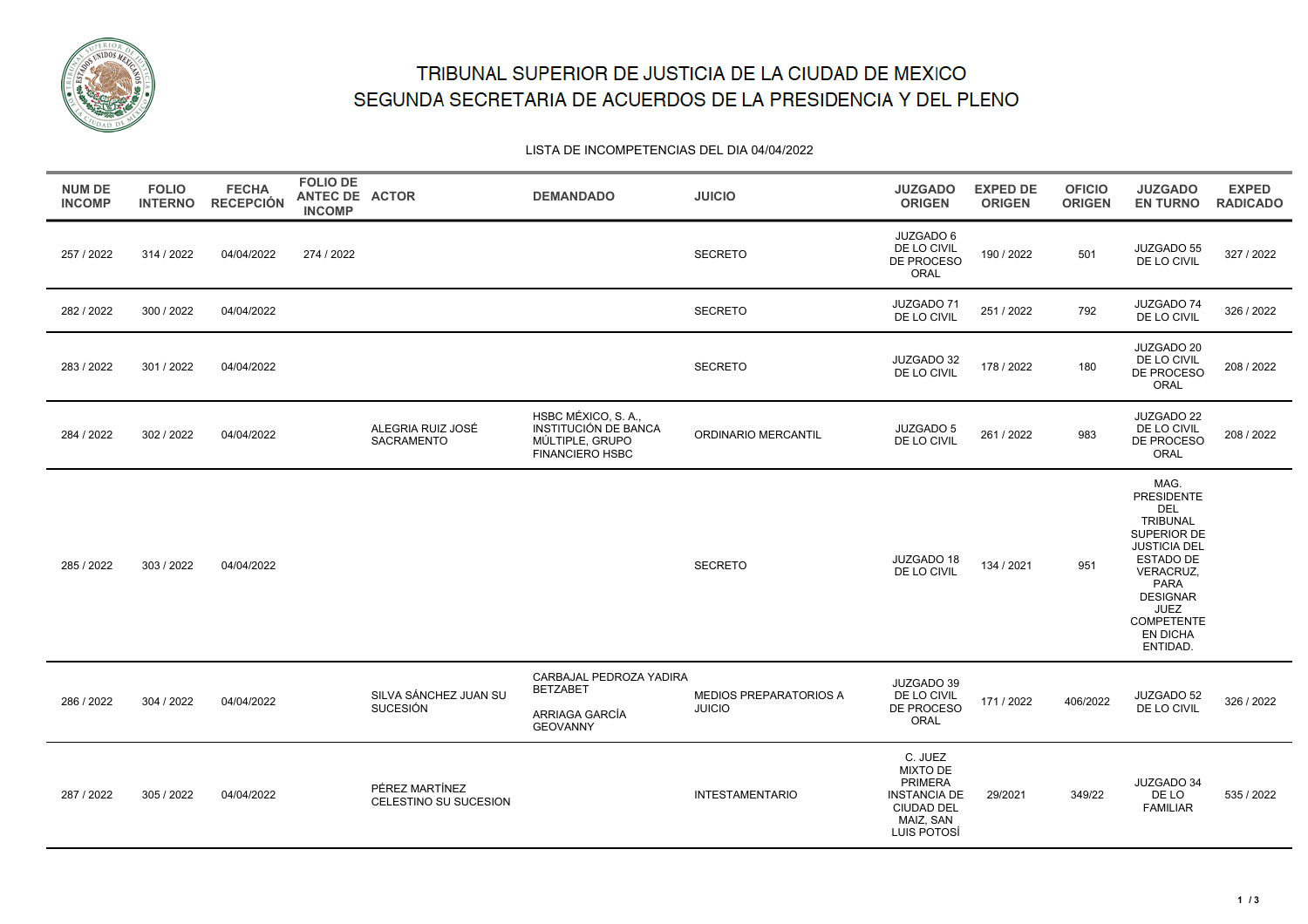

# TRIBUNAL SUPERIOR DE JUSTICIA DE LA CIUDAD DE MEXICO SEGUNDA SECRETARIA DE ACUERDOS DE LA PRESIDENCIA Y DEL PLENO

#### LISTA DE INCOMPETENCIAS DEL DIA 04/04/2022

| <b>NUM DE</b><br><b>INCOMP</b> | <b>FOLIO</b><br><b>INTERNO</b> | <b>FECHA</b><br><b>RECEPCIÓN</b> | <b>FOLIO DE</b><br>ANTEC DE ACTOR<br><b>INCOMP</b> |                                                                                   | <b>DEMANDADO</b>                                                          | <b>JUICIO</b>                                            | <b>JUZGADO</b><br><b>ORIGEN</b>                                                                        | <b>EXPED DE</b><br><b>ORIGEN</b> | <b>OFICIO</b><br><b>ORIGEN</b> | <b>JUZGADO</b><br><b>EN TURNO</b>                                  | <b>EXPED</b><br><b>RADICADO</b> |
|--------------------------------|--------------------------------|----------------------------------|----------------------------------------------------|-----------------------------------------------------------------------------------|---------------------------------------------------------------------------|----------------------------------------------------------|--------------------------------------------------------------------------------------------------------|----------------------------------|--------------------------------|--------------------------------------------------------------------|---------------------------------|
| 288 / 2022                     | 306 / 2022                     | 04/04/2022                       |                                                    | ARÉVALO MARTÍNEZ<br><b>ADRIANA VIOLETA</b>                                        | <b>SERVICIOS</b><br><b>ADMINISTRATIVOS</b><br>WALMART, S. DE R.L. DE C.V. | ORDINARIO CIVIL                                          | <b>PRESIDENTE</b><br><b>DEL TRIBUAL</b><br>SUPERIOR DE<br><b>JUSTICIA DE</b><br>QUINTANA<br><b>ROO</b> | 768/2019                         | 382/2022                       | JUZGADO 53<br>DE LO CIVIL                                          | 327 / 2022                      |
| 289 / 2022                     | 307 / 2022                     | 04/04/2022                       |                                                    | AGUILAR LÓPEZ HILDA                                                               |                                                                           | JURISDICCION VOLUNTARIA                                  | JUZGADO 20<br>DE LO<br><b>FAMILIAR</b>                                                                 | 1061 / 2020                      | 1283                           | JUZGADO 19<br>DE LO CIVIL<br>DE PROCESO<br>ORAL                    | 208 / 2022                      |
| 290 / 2022                     | 308 / 2022                     | 04/04/2022                       |                                                    | LARA HERRERA PAOLA<br>CABRERA GÓMEZ MAURICIO<br><b>ALBERTO</b>                    |                                                                           | <b>DIVORCIO INCAUSADO</b><br>SOLICITADO POR AMBAS PARTES | JUZGADO 6<br>DE LO<br><b>FAMILIAR</b>                                                                  | 204 / 2022                       | 789                            | JUZGADO 6<br>DE LO<br><b>FAMILIAR DE</b><br><b>PROCESO</b><br>ORAL | 296 / 2022                      |
| 291 / 2022                     | 309 / 2022                     | 04/04/2022                       |                                                    | <b>AMERICAN EXPRESS</b><br>COMPANY (MÉXICO), S. A. DE<br>C. V.                    | <b>MOLINAR TRUJILLO ANA</b><br><b>CELIA</b>                               | ORDINARIO MERCANTIL                                      | JUZGADO 26<br>DE LO CIVIL                                                                              | 91/2022                          | 675                            | JUZGADO 23<br>DE LO CIVIL<br>DE PROCESO<br>ORAL                    | 208 / 2022                      |
| 292 / 2022                     | 310 / 2022                     | 04/04/2022                       |                                                    |                                                                                   |                                                                           | <b>SECRETO</b>                                           | JUZGADO 26<br>DE LO CIVIL                                                                              | 65 / 2022                        | 671                            | JUZGADO 24<br>DE LO CIVIL<br>DE PROCESO<br>ORAL                    | 208 / 2022                      |
| 293/2022                       | 311/2022                       | 04/04/2022                       |                                                    | NUTRIOMA, S.A. DE C.V.                                                            | RIVERO GONZÁLEZ LUIS<br><b>JESÚS</b><br><b>GONZÁLEZ PALACIOS EDITH</b>    | ORDINARIO MERCANTIL                                      | JUZGADO 26<br>DE LO CIVIL                                                                              | 235 / 2022                       | 676                            | JUZGADO 25<br>DE LO CIVIL<br>DE PROCESO<br>ORAL                    | 209 / 2022                      |
| 294 / 2022                     | 312 / 2022                     | 04/04/2022                       |                                                    | PAVON GONZÁLEZ YOLANDA CORRALES MELENDEZ<br>BELTRAN MONTOYA JESÚS<br><b>JORGE</b> | JUANA MARÍA<br><b>INCLAN IBARRA MANUEL</b>                                | <b>ORDINARIO CIVIL</b>                                   | JUZGADO 1<br>DE LO CIVIL                                                                               | 260 / 2022                       | 1390 E/1390                    | JUZGADO 26<br>DE LO CIVIL<br>DE PROCESO<br>ORAL                    | 208 / 2022                      |